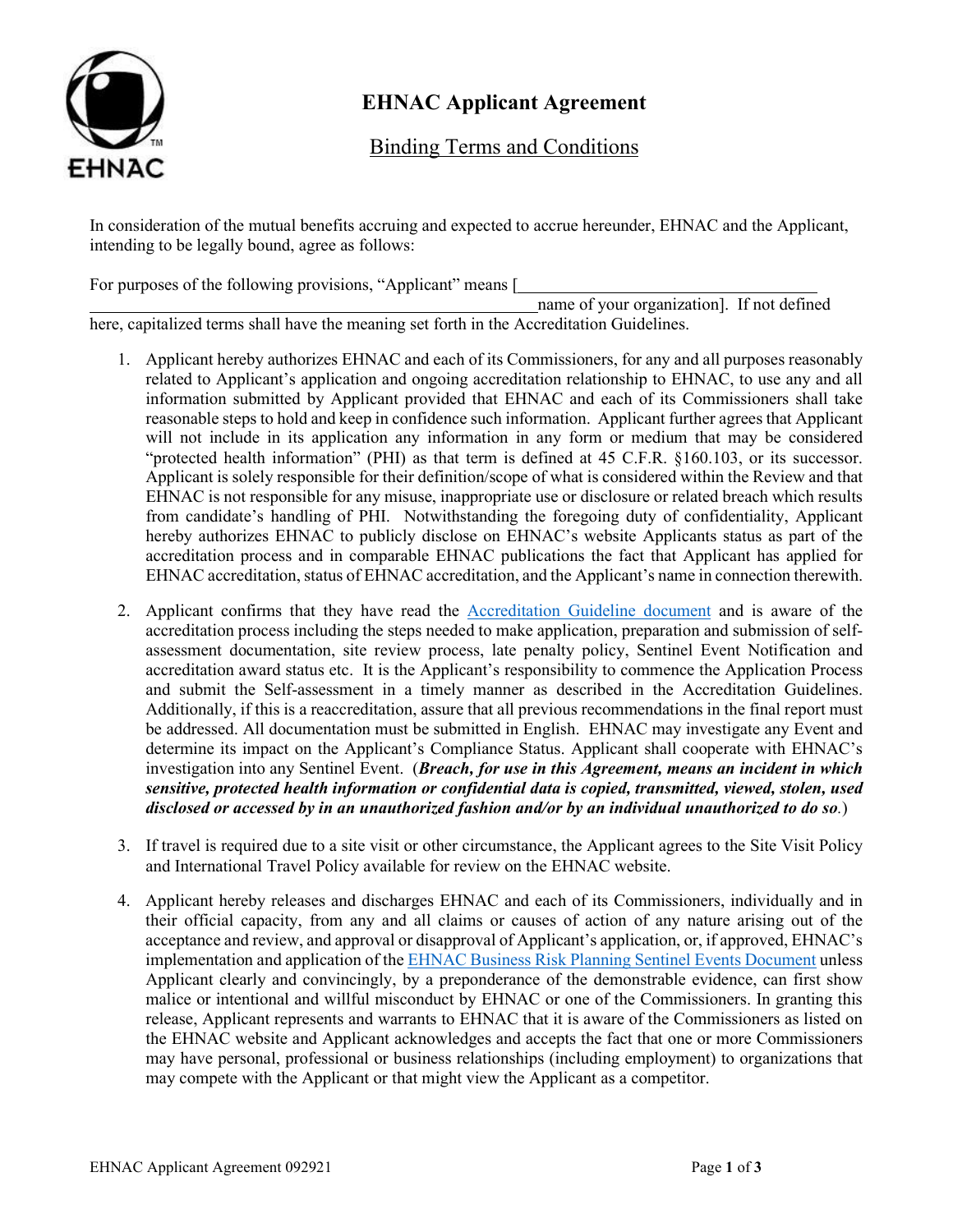5. If an organization is using HITRUST Certification to cover their privacy and security criteria, they must submit their HITRUST Assessment with Certification report before they can be EHNAC accredited. When a HITRUST Assessment is conducted by another Assessor organization, HITRUST Certification must be achieved by the accreditation expiration date in order to be accepted as evidence for EHNAC Accreditation.

If the organization does not receive HITRUST certification by the expiration date, the entity has a 90-day grace period past the expiration date to attain HITRUST certification. If this does not occur the organization will have Provisional accreditation until HITRUST Certification is achieved. All incurred penalties must be paid before a subsequent application can be approved.

If HITRUST Certification is not awarded, EHNAC will need all applicable evidence provided within 2 weeks (or specified timeframe) and either a Desk Review or additional Site Visit (and associated fees) will be required, at the discretion of the Site Reviewer. All incurred penalties must be paid before a subsequent application can be approved. EHNAC reserves the right to request more information for those requirement statements resulting in Corrective Action Plans.

- 6. Applicant agrees to display on their website, collateral and any other social media or printed materials only the approved EHNAC trademarked logo as provided for the use by valid candidates, accredited organizations and any other status as deemed by EHNAC. If an accredited or candidate organization decides not to continue the accreditation process or, their accreditation status changes, [no longer accredited] then any EHNAC logo must be removed from the applicant website, collateral, social media or printed materials immediately. Any other representation of EHNAC accreditation status is prohibited as the logo and EHNAC name are trademarked.
- 7. Accreditation by EHNAC is awarded based upon its review of the organization for that specific "point in time" that the accreditation process occurred. EHNAC is not responsible for any changes in policies, procedures or controls, processes or access that may occur subsequently in which it has no visibility or is unaware. It is the organization's responsibility to report significant changes to us through our Sentinel Events policy.
- 8. In the event that Applicant asserts against EHNAC, or any or all of its Commissioners, a claim or cause of action, Applicant agrees that such claim will be adjudicated pursuant to binding arbitration in accordance with the rules of the American Arbitration Association and that in no case will EHNAC or any Commissioner be subject, jointly and severally, to damages of any type or nature (e.g., punitive or consequential, whether or not such damages were foreseeable), that are in excess of \$100,000. Any such arbitration shall take place in Hartford, Connecticut and shall be governed by the laws of the State of Connecticut without regard to principles of conflicts of law. Each party shall bear its own costs and expenses of any such arbitration notwithstanding its outcome.

## 9. **Representations and Warranties**.

EHNAC PROVIDES ACCREDITATION SERVICES "AS IS," WITH ALL FAULTS. EHNAC AND ITS OFFICERS, EMPLOYEES, AGENTS, REPRESENTATIVES AND AFFILIATES DISCLAIM ALL WARRANTIES AND REPRESENTATIONS, EXPRESS OR IMPLIED, INCLUDING BUT NOT LIMITED TO WARRANTIES OF MERCHANTABILITY, FITNESS FOR A PARTICULAR PURPOSE, TITLE OR NONINFRINGEMENT SECURITY, CONFORMITY TO DESCRIPTION, ACCURACY, COMPLETENESS, OR RESULTS. THE ENTIRE RISK AS TO THE QUALITY OR ARISING OUT OF THE USE OF EHNAC ACCREDITATION SERVICES CONTEMPLATED HEREUNDER REMAINS AT ALL TIMES WITH THE PARTICIPANT.

## 10. **Exclusion of Incidental and Consequential Damages**.

EXCEPT IN EVENT OF WILLFUL OR GROSS MISCONDUCT OR MISUSE OF EHNAC'S INTELLECTUAL PROPERTY, IN NO EVENT SHALL EHNAC OR ANY OFFICER,